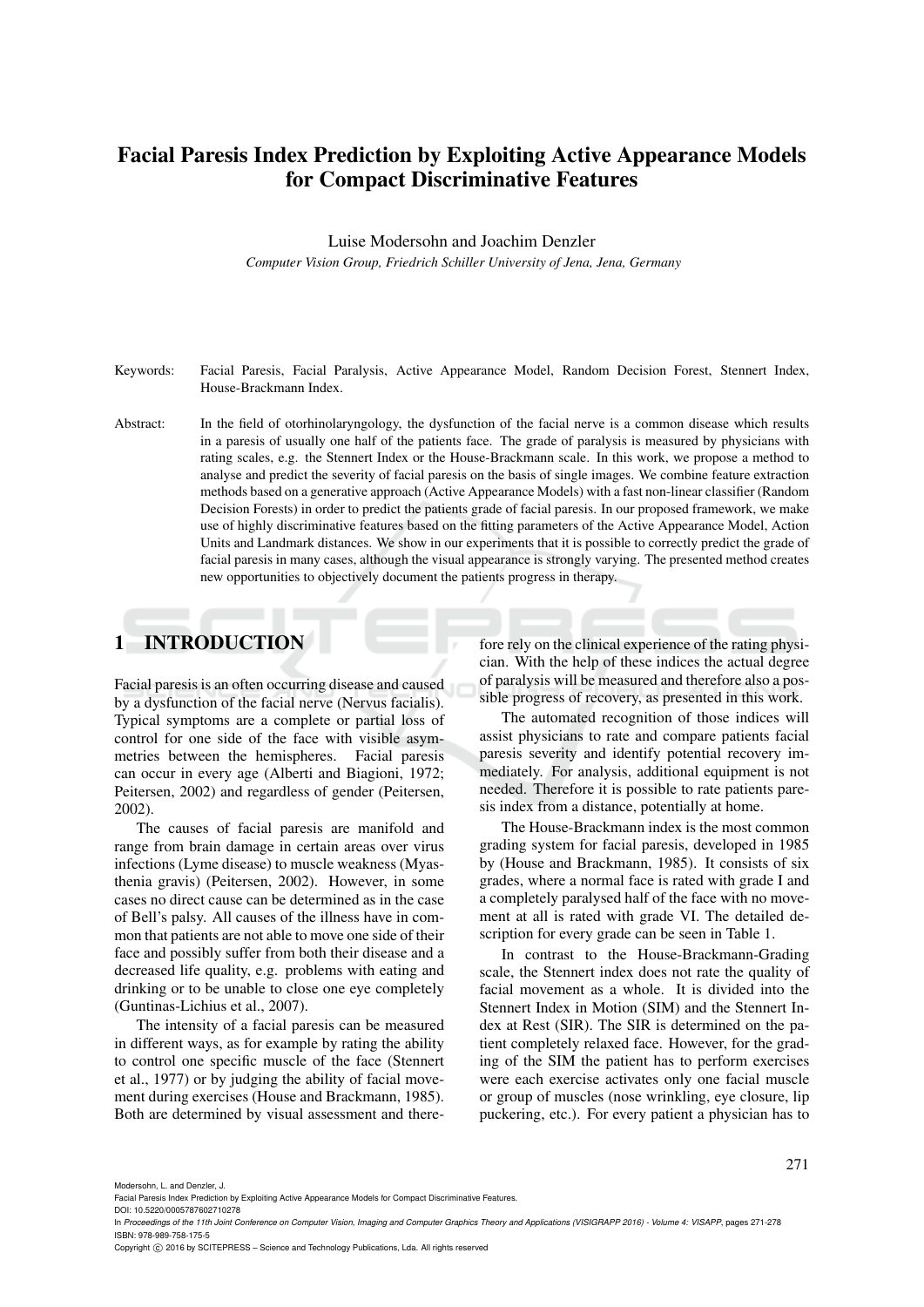| Grade        | Dysfunction                   | Characteristics                             |                                                                      |  |  |  |
|--------------|-------------------------------|---------------------------------------------|----------------------------------------------------------------------|--|--|--|
|              | Normal                        |                                             | Normal function in all areas                                         |  |  |  |
| $\mathbf{I}$ | Mild                          | Gross:                                      | Slight weakness noticeable on close inspection; may have very        |  |  |  |
|              |                               |                                             | slight synkinesis                                                    |  |  |  |
|              |                               |                                             | At rest: normal symmetry and tone                                    |  |  |  |
|              |                               | Motion: Forehead: moderate to good function |                                                                      |  |  |  |
|              |                               |                                             | Eye: complete closure with minimum effort                            |  |  |  |
|              |                               |                                             | Mouth: slight asymmetry                                              |  |  |  |
| III          | Moderate Dysfunction          | Gross:                                      | obvious but not disfiguring difference between two sides; noticeable |  |  |  |
|              |                               |                                             | but not severe synkinesis, contracture, and/or hemifacial spasm      |  |  |  |
|              |                               |                                             | At rest: normal symmetry and tone                                    |  |  |  |
|              |                               |                                             | Motion: Forehead: slight to moderate movement                        |  |  |  |
|              |                               |                                             | Eye: complete closure with effort                                    |  |  |  |
|              |                               |                                             | Mouth: slightly weak with maximum effort                             |  |  |  |
| IV           | Moderately severe Dysfunction | Gross:                                      | obvious weakness and/or disfiguring asymmetry                        |  |  |  |
|              |                               |                                             | At rest: normal symmetry and tone                                    |  |  |  |
|              |                               |                                             | Motion: Forehead: none                                               |  |  |  |
|              |                               |                                             | Eye: incomplete closure                                              |  |  |  |
|              |                               |                                             | Mouth: asymmetric with maximum effort                                |  |  |  |
| V            | <b>Severe Dysfunction</b>     | Gross:                                      | barely perceptible motion                                            |  |  |  |
|              |                               | At rest:                                    | asymmetry                                                            |  |  |  |
|              |                               |                                             | Motion: Forehead: none                                               |  |  |  |
|              |                               |                                             | Eye: incomplete closure                                              |  |  |  |
|              |                               |                                             | Mouth: slight movement                                               |  |  |  |
| VI           | Total paralysis               | No movement                                 |                                                                      |  |  |  |

. F

Table 1: House-Brackmann Grading System for facial paresis (House and Brackmann, 1985).

Table 2: Grading System for facial paresis (Stennert et al., 1977). ÷

|            | Questions                                  |  |  |  |  |  |  |  |  |
|------------|--------------------------------------------|--|--|--|--|--|--|--|--|
| <b>SIR</b> | Difference between lid fissure larger than |  |  |  |  |  |  |  |  |
|            | 3mm?                                       |  |  |  |  |  |  |  |  |
|            | Existing ectropion?                        |  |  |  |  |  |  |  |  |
|            | Nasolabial groove not visible?             |  |  |  |  |  |  |  |  |
|            | Height difference between mouth corners    |  |  |  |  |  |  |  |  |
|            | more than 3mm?                             |  |  |  |  |  |  |  |  |
| <b>SIM</b> | Frowning possible (raise eyebrow more      |  |  |  |  |  |  |  |  |
|            | than $50\%)$ ?                             |  |  |  |  |  |  |  |  |
|            | Visible fissure in sleeping position (eyes |  |  |  |  |  |  |  |  |
|            | closed)?                                   |  |  |  |  |  |  |  |  |
|            | Visible fissure while squinning?           |  |  |  |  |  |  |  |  |
|            | Canine teeth (top and bottom) not visible  |  |  |  |  |  |  |  |  |
|            | when showing teeth?                        |  |  |  |  |  |  |  |  |
|            | Upper second incisor not visible when      |  |  |  |  |  |  |  |  |
|            | showing teeth (full width)?                |  |  |  |  |  |  |  |  |
|            | Difference of distance between philtrum    |  |  |  |  |  |  |  |  |
|            | and mouth corner more than 50% com-        |  |  |  |  |  |  |  |  |
|            | pared to healthy side while pursing lips?  |  |  |  |  |  |  |  |  |

answer the corresponding questions (see Table 2) with yes or no. The sum of answers form the final SIM.

The actual available tools and works either need physical markers on the patients face, used a very small patients dataset or did not use a common grading system. Some methods use physical markers in the face that were automatically detected and used for distance calculation and comparison (Wachtman et al., 2001). Thus it is a non-invasive technique, it is not irritation free as markers have to be painted on the patients face. Only to detect the presence of a facial paresis automatically is not sufficient as the grade of the disease is also important to measure the progress of therapy (Gebhard et al., 2000). To rate a patients grade of paresis, the definition of new rating systems based on pre-calculated facial features seems feasible (Wang and Qi, 2005). Unfortunately those kind of indices were not accepted by physicians. This problem can be solved by using common rating systems like the House-Brackmann scale. Since the difference between grade II-III and IV-V is small, it is possible to use a reduced House-Brackmann index with only four degrees of paresis (Gebhard et al., 2001). With the use of local binary patterns or the Hamming distance between the left and the right side of the face and a classification method the entire HB index can be predicted(He et al., 2009; Song et al., 2013).

We present a novel and fast non-invasive and irritation-free method for the automated prediction of grades for single-sided facial paresis patients using Random Decision Forests (Breiman, 2001) as described in Section 3. Since the method only uses images for prediction, there is no need for the patient being present during the analysis.

In Section 2, we give an overview about related work. The used methods which are the base of our approach and the proposed framework are presented in Section 3. In Section 4, we evaluate our framework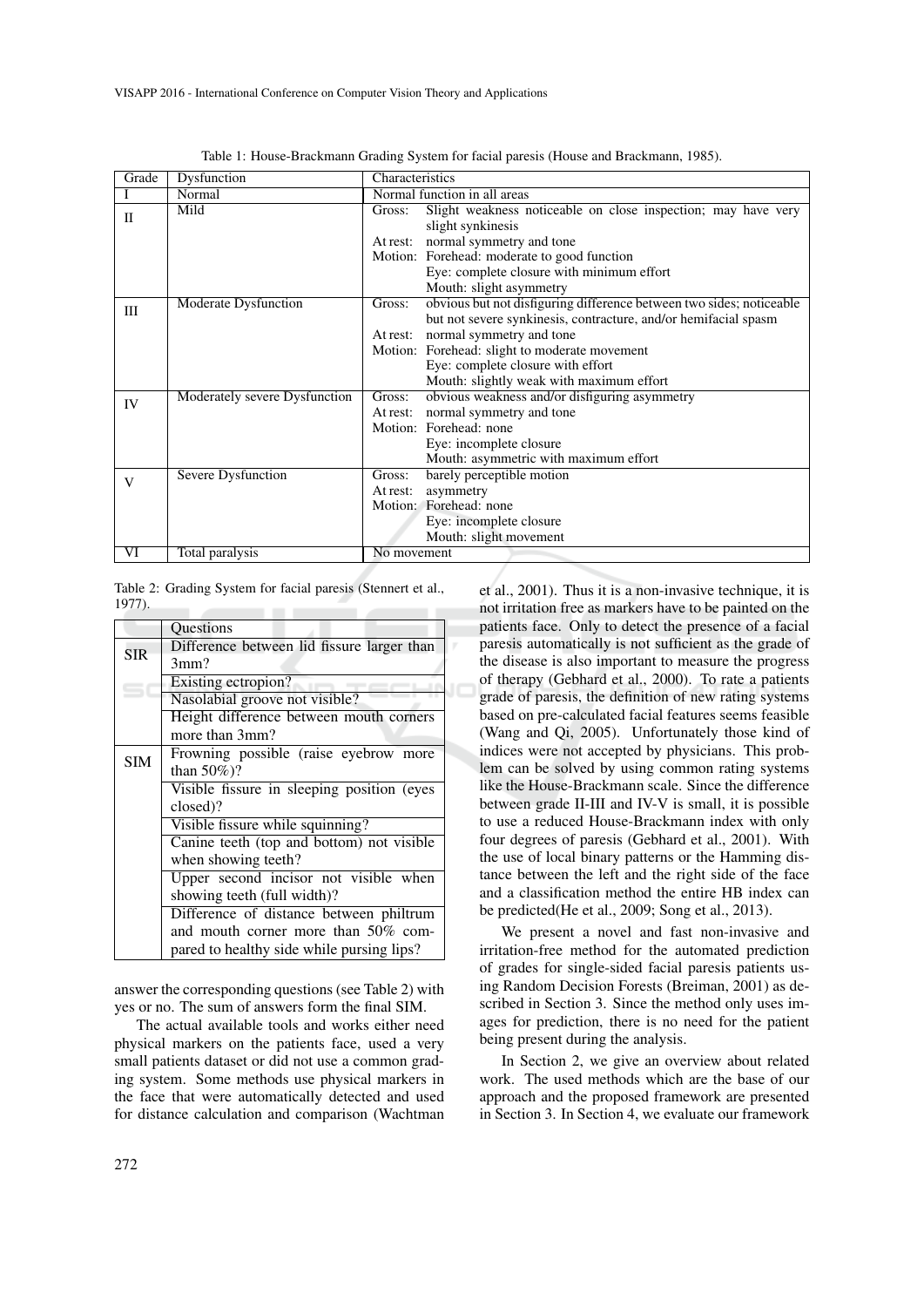on real-world datasets and discuss the results.

# 2 RELATED WORK

A method to quantify facial motion was proposed by (Wachtman et al., 2001). Based on physical markers in the subjects face they tracked the movement of these markers and calculated the distances between them over time. The results were plotted and shown to experts for further use. Their approach was not a fully automated grading system but supposed to assist physicians in the clinic or the doctor's office.

(Gebhard et al., 2000) published an image-based system to detect single-sided facial paresis without the usage of physical markers. They extracted the person in the image via segmentation and calculated asymmetries between the left and the right hemisphere. With this information, they were able to distinguish between healthy persons or patient diagnosed with facial paresis.

To detect not only patients with facial paresis but also the grades of facial paralysis, (Gebhard et al., 2001) used image sequences of patients performing exercises. They calculated the difference image and the optical flow between the healthy and the sick hemisphere of patients. With these features they trained a classifier to predict four grades of facial paresis. These grades based on the House-Brackmann index, however were condensed to four possible grades.

(He et al., 2009) presented an automated discriminative grading system for facial paresis patients based on the House-Brackmann-Score by using SVMs trained on Local Binary Patterns (LBP). They tested and trained their method on a video dataset and achieved good results. Unfortunately their dataset is not publicly available, thus comparison is not possible.

A more global method was developed by (Delannoy and Ward, 2010). They proposed an approach based on Active Appearance Models (AAM). After fitting the AAM to the target image they calculated the distances between the points with respect to the hemisphere and used these information to predict a facial paresis score. Although they did not test their method on real patients data they generally showed AAMs can be used to predict the House-Brackmann index.

A prediction method for the House-Brackmann score based only on a few single images was developed (Song et al., 2013). After detecting the edges of a patients image they calculated the Hamming distance for facial symmetry. The indices were pre-

dicted by an SVM combined with an Emergent Self-Organising Map. Unfortunately their training and test dataset only contained 46 patient data and 21 images of healthy persons. As in (He et al., 2009) the used dataset is not publicly available, hence direct comparison is not possible.

The work of (Haase et al., 2013) used AAMs on facial paresis patient images. Based on a Gaussian Process regression using the AAMs fitting-parameters the Action Units (AU) of the respective facial side were predicted.

In this work, we present a novel approach to predict the severity of a patients facial paresis. The detailed methods are described in the next section.

## 3 METHODS

To start the analysis of facial paresis patient images, a proper description method is needed. For the representation of faces, generative statistical models like Active Appearance Models (AAM) have demonstrated to be a powerful technique with applications in different areas (Cootes et al., 2001; Haase et al., 2014; Song et al., 2014; Vincent et al., 2010). Although there are more up-to-date methods for facial landmark detection to benefit from the AAMs representation of both shape and texture and use the extracted appearance parameters as features for classification of new and unseen images. ILIC ATIONS

## 3.1 Framework

The proposed framework consists of three stages as seen in Figure 1: Initially the half sided AAM is trained on images of healthy persons with both neutral expressions and healthy people performing the exercises as can be seen in Figure 3. This trained AAM is then fitted on the patients images using multivariate linear regression (Matthews and Baker, 2004).

Depending on the used features for training the obtained features from the model fitting have to be pre-processed. Either the fitting parameters were used to predict AUs based on a pre-trained Gaussian Process regression (Haase et al., 2013) or the absolute distance between the left and the right side of the face or the Euclidean distance between the corresponding landmarks of each side. These information combined with the labeled facial paresis indices (Stennert or House-Brackmann index) were now used to train the classifier.

In our approach, a Random Decision Forest (RDF) was used to classify facial paresis indices (Breiman, 2001). For classification, also a k-Nearest-Neighbour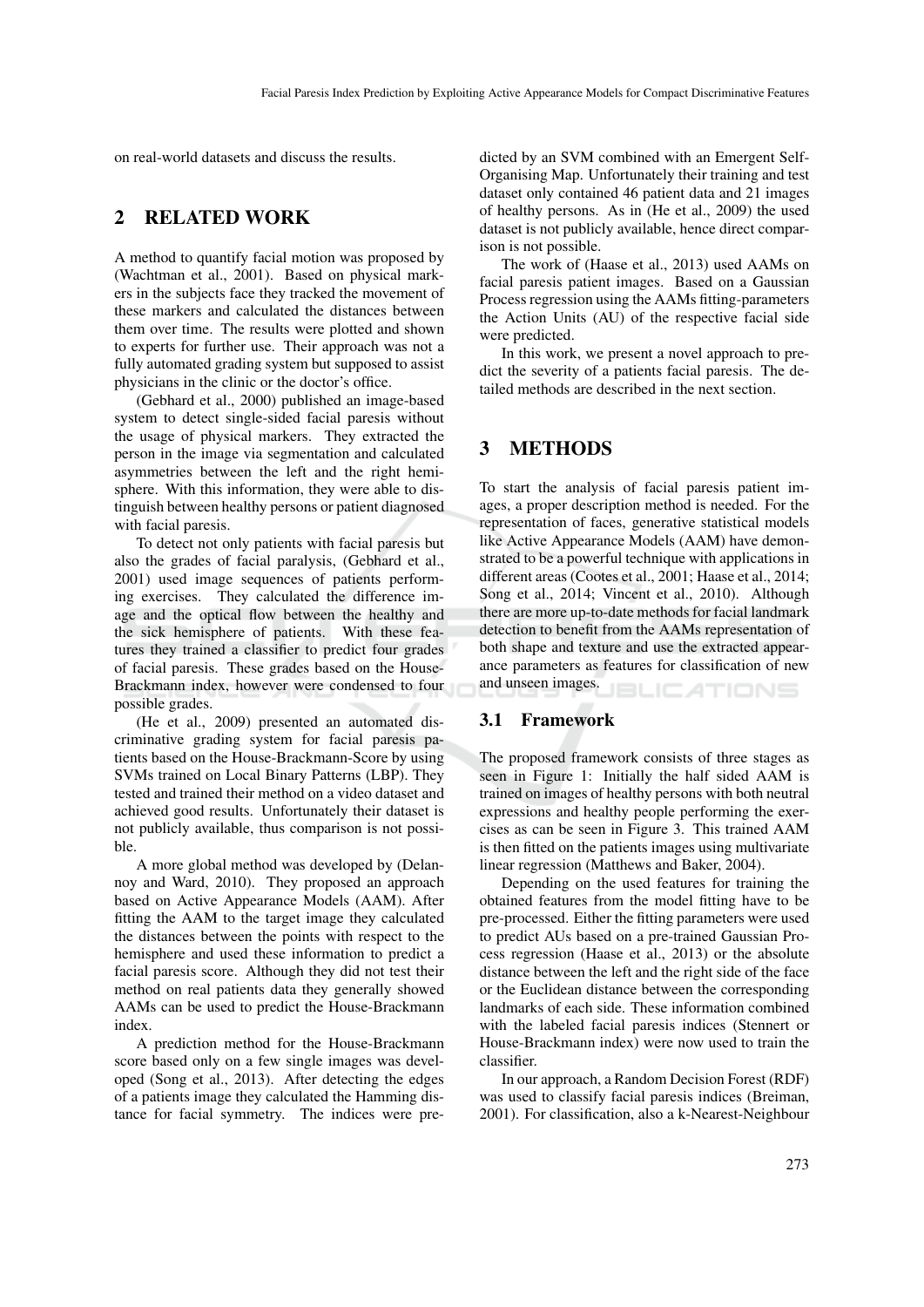

Figure 1: Overview of the framework for facial paresis index prediction.

approach and an SVM was tested for index prediction but we obtained much better results by using an RDF. The optimal parameters for the respective features were obtained via a parameter analysis. More detailed information and results can be found in Section 4.

### 3.2 Active Appearance Models

Based on a number of annotated images  $I_1$ ,..., $I_n$  showing instances of a specific object category, like faces, AAMs can be automatically trained. The resulting parametrised model can be fitted to new, yet unknown images. The model training consists of three parts: the shape model, the texture model and the appearance model. The shape model is trained on the landmarks of every image. For this reason, the vectorised shapes  $s_1$ ,..., $s_n$  are aligned according to their scale, rotation and translation. In combination they form the matrix  $S = (s_1-s_\mu,...,s_n-s_\mu)$  where  $s_\mu$  denotes the mean shape. By applying Principle Component Analysis (PCA) on the matrix *S*, we obtain the shape eigenvectors  $P_S$ . Each shape  $s'$  can be represented by its shape parameters  $p'_{s}$ :

$$
s' = s_{\mu} + P_S \cdot p'_s \text{ with } p'_s = P_S^T (s' - s_{\mu}) \qquad (1)
$$

In order to train the texture model, the vectorised and shape-normalised object textures  $t_1$ ,..., $t_n$  are needed. Similar to the shape model, PCA is performed to achieve the texture eigenvectors  $P_t$ . The texture parameters  $p'_s$  are defined like the shape parameters in Equation 1. In the last step the above defined models are combined to train the appearance model. Again PCA is applied on the combined and varianceweighted texture and shape models to obtain the appearance eigenvectors *PA*. The appearance parameters  $p'_a$  can be calculated based on the eigenvectors  $P_A$  and



Figure 2: Shape of an half side AAM.

the shape as well as texture information of an object:

$$
a' = P_A \cdot p'_a \text{ with } p'_a = P_A^T \cdot a' \tag{2}
$$

Finally, a thus trained AAM can be fitted on new images via minimisation of the texture difference between the image and the model (Matthews and Baker, 2004).

Unfortunately, an AAM is generally trained on the entire face. This is not sufficient in the case of facial paresis patients images thus the model will not be able to deal with the asymmetries. The solution of this problem is to use an AAM trained only on one hemisphere of a face as done by (Haase et al., 2013; Delannoy and Ward, 2010). To obtain as much information as possible, the training dataset should contain images with the exercises the patients have to perform. An half side AAM represented by its shape-forming landmarks is shown in Figure 2.

Based on the assumption that we have a paralysed and a healthy side of a face, both hemispheres can be directly compared to each other by analysing the sides independently (Song et al., 2013; Haase et al., 2013).

### 3.3 Facial Feature Extraction

We used three different kinds of features, all based on the half-sided AAM fitted on the patients image.

First, we used the combined AAM-fittingparameters for training. These parameters were used in three different ways: primarily, all available parameters were used, ordered by side (right, left) and the respective exercise the patients had to perform. We also calculated the absolute distance of both parameter vectors to obtain the difference between both hemispheres. By taking the absolute distance of the parameters, we ensure an independence from the respective paralysed side. Finally, we used only the parameters of the paralysed hemisphere without the healthy side.

As a second feature type, we used the resulting Action Units (AU) and their intensities from the approach of (Haase et al., 2013) for each half of the face.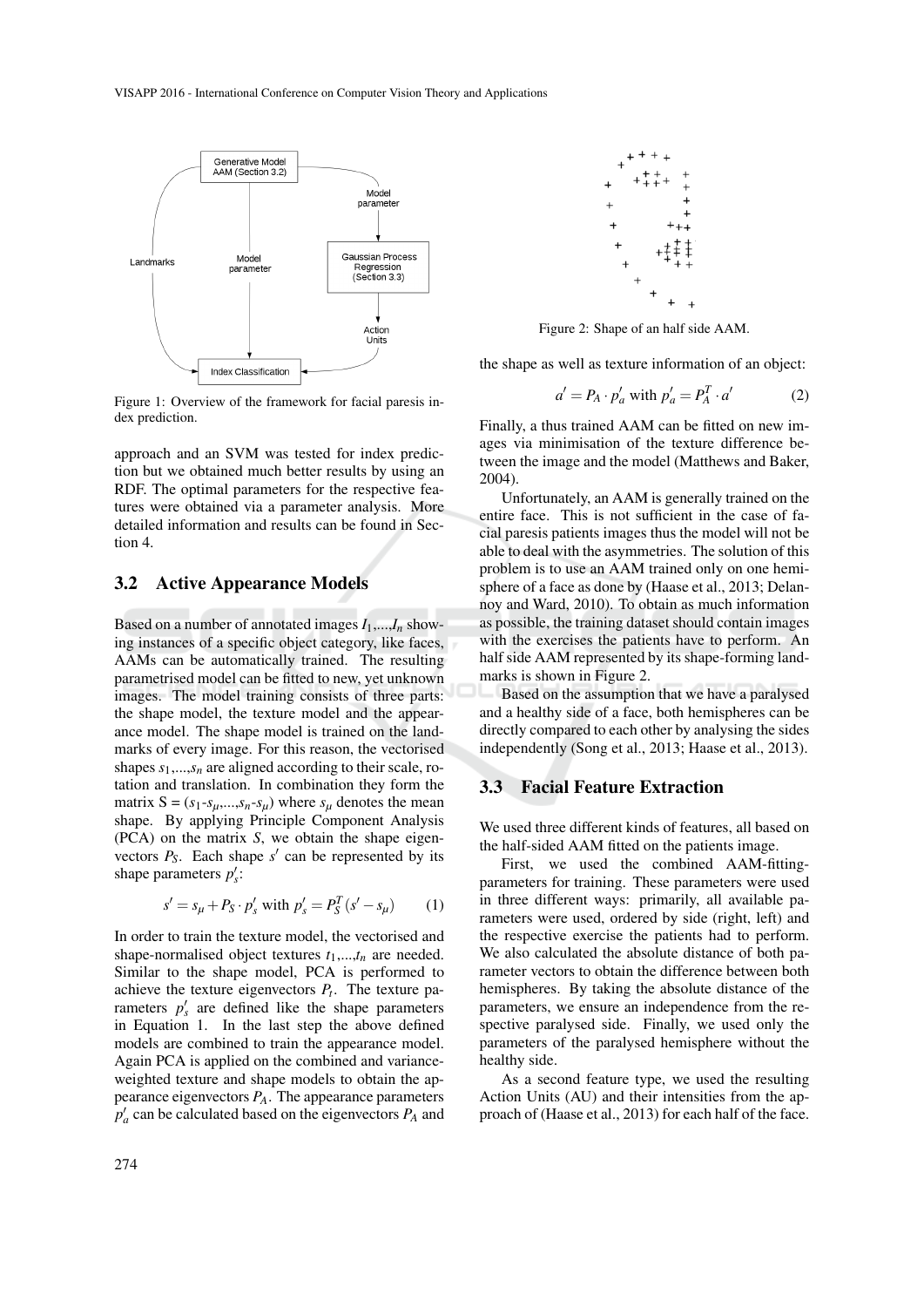Action Units (AU) are part of the Facial Action Coding System (FACS) used to parametrise human facial movement (Ekman and Friesen, 1978). Every muscle in the face is related to an AU and its activation level is coded on a scale from A (minimal activation) to E (maximal activation). The AU-prediction is based on a Gaussian Process regression using the fitting parameters of the half sided AAM to predict the activated AUs of a given face. This approach was evaluated on three different and widely used datasets with both images and labeled AUs. This model was then used to predict patients AUs in order to measure the muscle activity in both hemispheres. For our experiments we used a pre-trained model for AU prediction because neither landmarks nor AUs are available for our patient dataset.

As aforementioned for the AAM parameters we used three versions for training: all AUs with first the right and second the left half of the face, the Action Units of just the paralysed side and the absolute distance between the healthy and the paralysed side.

Finally, we took the fitted landmarks into account. Due to differences in position and size of the patients head during the image recording, the original landmarks can not be used. Therefore we calculated the Euclidean distance between the landmarks and their neighbours in order to describe the movement of these landmarks. If the paralysed half of the face is not able to do the exercises correctly the distances between the landmarks should be larger compared to the distances between two healthy hemispheres.

The extracted features were then used to train a Random Decision Forest.

# 4 EXPERIMENTS AND RESULTS

In the following we present the evaluation of our proposed method based on a dataset with real facial paresis patients data.

## 4.1 Dataset

The used dataset of patients with chronic facial paresis was provided by the universities ENT department. It contains images and information about 235 different patients of all ages with half sided facial paresis in different degrees of severity.

The information on every patient in the list were obtained by the physician on duty during their first visit in the hospital. These information contain the specification of the paralysed side (left or right hemisphere), the paresis form (partial or complete) and the



Figure 3: A healthy proband performing all nine exercises: resting face  $(1)$ , closed eyes  $(2)$ , squinning eyes  $(3)$ , wrinkled forehead (4), wrinkled nose (5), smile with closed mouth (6), show teeth (7), pursing lips (8) and lowered mouth corners (9) (Haase et al., 2015).

grade of severity rated according to the Stennert index and House-Brackmann scale.

The images were taken soon after the first visit in the hospital. During the image recording the patients had to perform nine different exercises. These exercise images include a face in rest and several expressions that need different muscles to be activated as can be seen in Figure 3.

### 4.2 Index prediction

The overall prediction rates of all indices and methods can be seen in Table 6. These results were obtained by performing a 5-fold cross-validation and a parameter analysis to find the best combination of parameters for an optimal classification. To calculate the prediction rate we counted all prediction that differed by less than two grades from the ground-truth label as suggested by (He et al., 2009). This procedure is also motivated by the inter-rater variability observed by (de Ru et al., 2006; Coulson et al., 2005).

The results for each index to be predicted are discussed in detail in the next section.

#### Stennert Index in Rest

The Stennert Index in Rest (SIR) contains five different grades ranging from normal (0) to severe (4). More detailed information can be seen in Table 2. The analysis is performed on the image with the face in rest.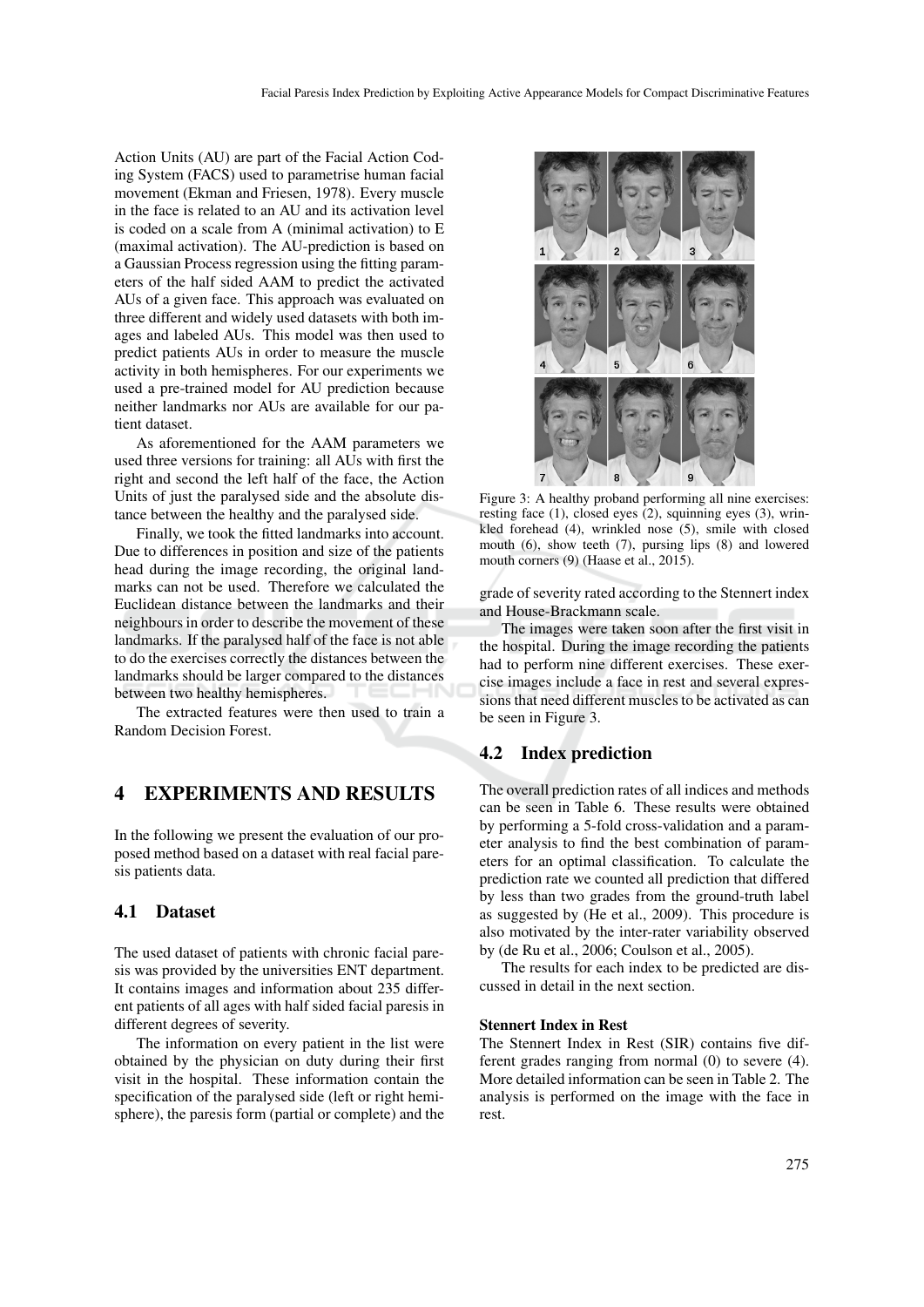Table 3: Distribution of all Stennert Indices in Rest that were used for prediction during the crossvalidation (predictions in row and ground-truth in columns) and the distribution of indices in the used dataset.

| D     |    |    |    |               |    |
|-------|----|----|----|---------------|----|
|       |    | 21 | 16 | 10            |    |
| 2     | 17 | 23 | 30 | 18            | 16 |
| 3     |    | 6  | 16 | $\mathcal{R}$ |    |
|       |    |    |    |               |    |
| Dist: | 37 | 52 | 63 | 32            | 25 |

Table 4: Distribution of all Stennert Indices in Motion that were used for prediction during the crossvalidation (predictions in row and ground-truth in columns) and the distribution of indices in the used dataset.

|       |   |   | $\mathfrak{D}$ | ζ              |                 |    |    |
|-------|---|---|----------------|----------------|-----------------|----|----|
| 0     |   |   | 0              | 0              | 0               | 0  |    |
|       |   |   |                |                |                 | 2  | 2  |
| 2     |   |   |                | $\overline{2}$ |                 | 2  | 5  |
| 3     |   | 0 |                | $\overline{2}$ | 4               | 2  | 9  |
|       | 2 | 3 | 6              | 6              | 9               | 10 | 21 |
| 5     |   | 6 | 5              | 8              | 18              | 8  | 23 |
| 6     |   |   | 2              | 0              |                 |    |    |
| Dist: |   | 3 | 15             | 21             | $\overline{36}$ | 27 |    |

For training and testing there were a total 209 different patients data available. As can be seen in Table 3 the ground-truth data cluster in the middle. This also reflects the distribution of indices throughout the dataset (last row of Table 3). The majority of patients has a slightly visible paresis during rest. This can be a reason for the low recognition rate using this global approach: the index is obtained by scoring several regions in the face where the sum affirmed answers form the score.

The best results for the SIR were achieved by using the Action Units of the paralysed hemisphere or the distances between the landmarks provided by the AAM (c.f. Table 6) with the worst recognition rate 2.3 percentage points apart. Thus all three used feature versions seem to have nearly the same performance when predicting the SIR.

#### Stennert Index in Motion

Different to the Stennert Index in Rest the Stennert Index in Motion (SIM) is not based on one single image but on six different ones. Each image shows a different muscle movement (Figure 3) which has to be rated according to the rating scheme (Table 2).

To evaluate this index 180 different samples were used for training and testing. The ground-truth indices cluster in the right corner of Table 4. Similar

|       |   | Н  | Ш  |    |    |   |
|-------|---|----|----|----|----|---|
|       | 0 | 0  |    | 0  | 0  | 0 |
| П     | 0 | 0  | 2  | 2  | 0  | 0 |
| Ш     | 3 | 18 | 33 | 27 | 20 | 3 |
| IV    | 0 | 21 | 17 | 15 | 3  | 0 |
| ۲Z    | 0 | 0  |    | 0  | 0  | 0 |
| VI    | 0 | 0  |    | 0  | 0  | 0 |
| Dist: | 3 | 39 | 53 |    | 23 | 3 |

to the SIR the SIM is calculated by summing up the answers of the questions to every image or muscle movement (Table 2). Hence, two patients can be rated with the same score but have totally different muscular defects.

Different to the SIR the used features differ in their recognition rate (Table 6). In general the AAMfitting parameter provide the best recognition rate, especially the feature type that used all fitting parameters plus a variable that codes for the paralysed hemisphere (66.6%).

#### House-Brackmann Index

In contrast to the above discussed indices the House-Brackmann index (HB) does not rate single but all nine available images. The patients were observed during they perform the exercises and then rated according to the scheme (c.f. Table 1). According to (de Ru et al., 2006; Coulson et al., 2005) the variability through different experts is substantial.

To train and predict the HB index 165 dates from different patients were used. Like in the case of the SIR the predicted indices are grouped in the middle of the table.

This time both the fitting parameters and the Euclidean difference between the landmarks performed best with a recognition rate of 80.5% as can be seen in Table 6. The other fitting parameters were just by 0.5 percentage points worse than the best prediction rate. That indicates that the fitting parameters in general are suitable for the prediction of HB indices.

Throughout all indices the House-Brackmann index (HB) achieved the best recognition rates as can be seen in Table 6. As the manually obtained indices do not depend on single frames and local differences but on the general degree of paresis the global method performs best on the global index as expected.

Not focused on individual results of the different used features the AAM-fitting parameters performed best throughout the experiments especially in case of the Stennert Index in Motion. The recognition rates are also quite similar or differ just slightly by a few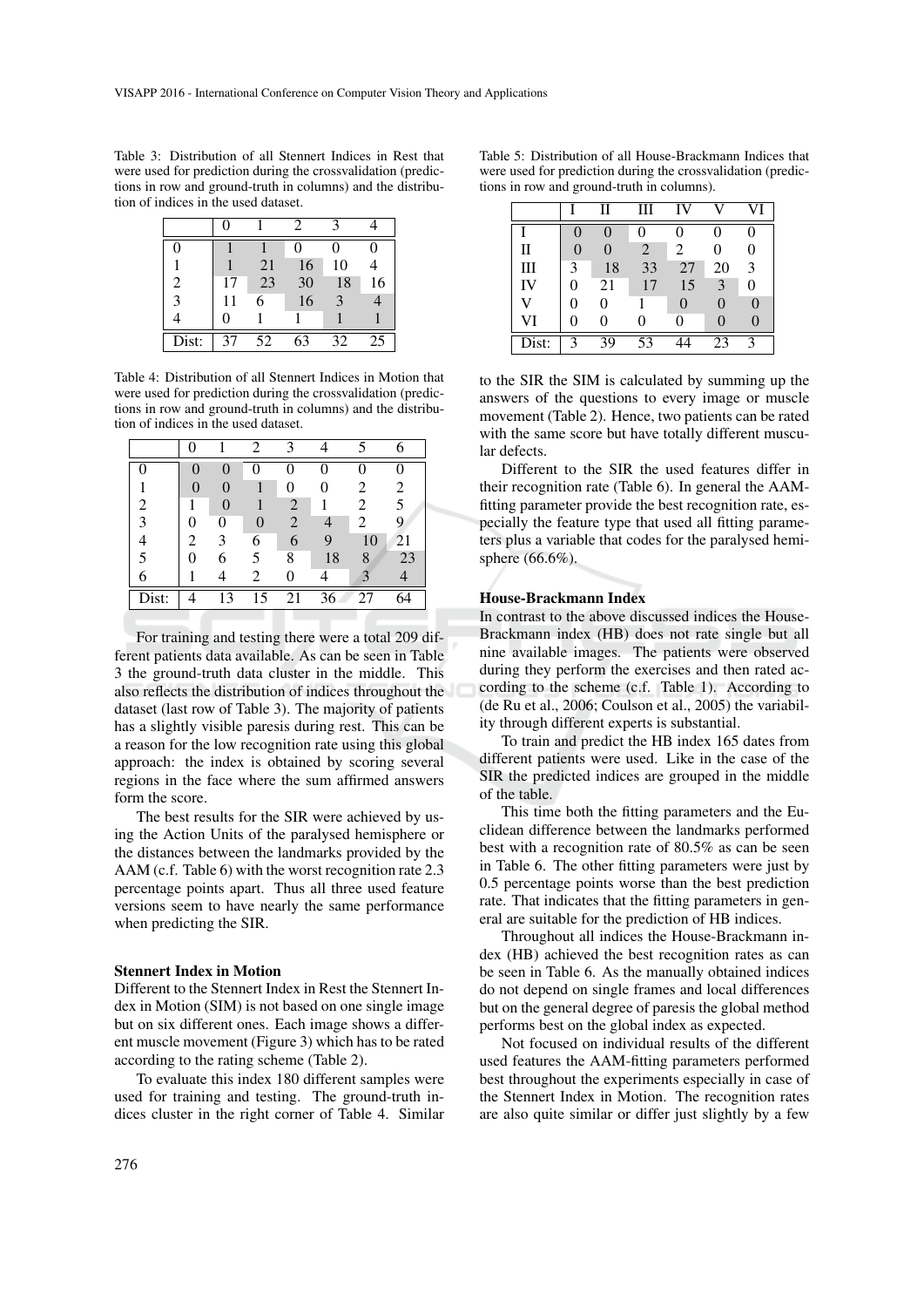Table 6: Prediction rate of the different features and indices. The used side variable defines the paresis side of the patient. A prediction was marked as true if the distance between predicted and measured index less or equal to one as suggested by (He et al., 2009).

| <b>Feature Types</b>   | Features                             | <b>SIR</b> | <b>SIM</b> | HB    |
|------------------------|--------------------------------------|------------|------------|-------|
| AAM-fitting parameters | all parameters without side variable | 70.0%      | 64.4%      | 80.0% |
|                        | all parameters with side variable    | 70.9%      | 66.6%      | 80.0% |
|                        | parameters of paralysed hemisphere   | 70.0%      | 65.5%      | 80.0% |
|                        | left-right absolute distance         | 70.0%      | 63.3%      | 80.5% |
| <b>Action Units</b>    | all AUs without side variable        | 71.9%      | 57.2%      | 76.9% |
|                        | all AUs with side variable           | 71.9%      | 51.1%      | 76.3% |
|                        | AUs of paralysed hemisphere          | $72.3\%$   | 56.6%      | 74.5% |
|                        | left-right absolute distance         | 70.0%      | 58.2%      | 78.7% |
| Landmark distances     | without side variable                | 71.4%      | 57.7%      | 80.5% |
|                        | with side variable                   | 72.3%      | 57.7%      | 80.5% |
|                        | difference between sides             | 71.9%      | 57.2%      | 73.3% |

percentage points. This strongly indicates that AAMfitting parameters can be used in classification of facial paresis indices.

time.

#### Comparison to Further Work

The approach by (He et al., 2009) achieved an overall recognition rate of 94.1% for the House-Brackmann index prediction. For this reason their prediction rates outperform our approach. Nevertheless these rates are not directly comparable as (He et al., 2009) used video sequences for their automated prediction and not single images.

The approach by (Delannoy and Ward, 2010) used Active Appearance Models for prediction and achieved an average recognition rate of 87% on their dataset. Again, these rates are not directly comparable. (Delannoy and Ward, 2010) did not test their approach on real patients data but on synthesised images that do not reflect the large variety of real patients images.

Unfortunately, there are no similar works that automatically predict the Stennert index, thus comparison is not possible.

### 4.3 Implementation Details

The presented framework was both implemented in R and C/C++. The fitting of the AAM on the patients images was done by an R framework. The index prediction was implemented in C/C++ using the OpenCV library version 2.4.10 (Bradski, 2000). The experiments were performed on a standard desktop computer (i5 760 CPU, 2.80 GHz). Fitting an AAM on one single image took about five Milliseconds. The prediction of the appropriate index less than one millisecond, hence one image is approximately classified within 5 milliseconds. This allows the analysis of large-scaled databases within a feasible amount of

# 5 CONCLUSION

In this work the severity of a patients facial paresis is predicted automatically by using AAMs and an RDF. The standard procedure to obtain the severity of a facial paresis is to rate the index manually in the clinic by a physician. Possible rating schemes for facial paresis are the Stennert index and the House-Brackmann scale. The indices allow a documentation of the actual severity and the status of recovery during and after therapy. We propose an automatic method to rate a patients facial palsy based only on nine images. The method is irritation-free and objective. Also no interaction between patients and therapist is needed for prediction. First a pre-trained Active Appearance Model is fitted on only the images. Afterwards we used both the resulting fitting parameters, the distances between the fitted landmarks and the predicted Action Units (Haase et al., 2013) respectively to train a Random Decision Forest for classification. Especially for the House-Brackmann index we obtained a prediction rate of 80%.

### ACKNOWLEDGEMENTS

We thank Prof. Dr. Orlando Guntinas-Lichius (Department of Otorhinolaryngology, Jena University Hospital) for the photographs and data of all facial paresis patients and his valuable guidance regarding clinically meaningful evaluations.

This work has been funded by the German Federal Ministry of Education and Research (BMBF) within the project Irritation-free emotion-sensitive training system (IRESTRA), FKZ: 16SV7209.